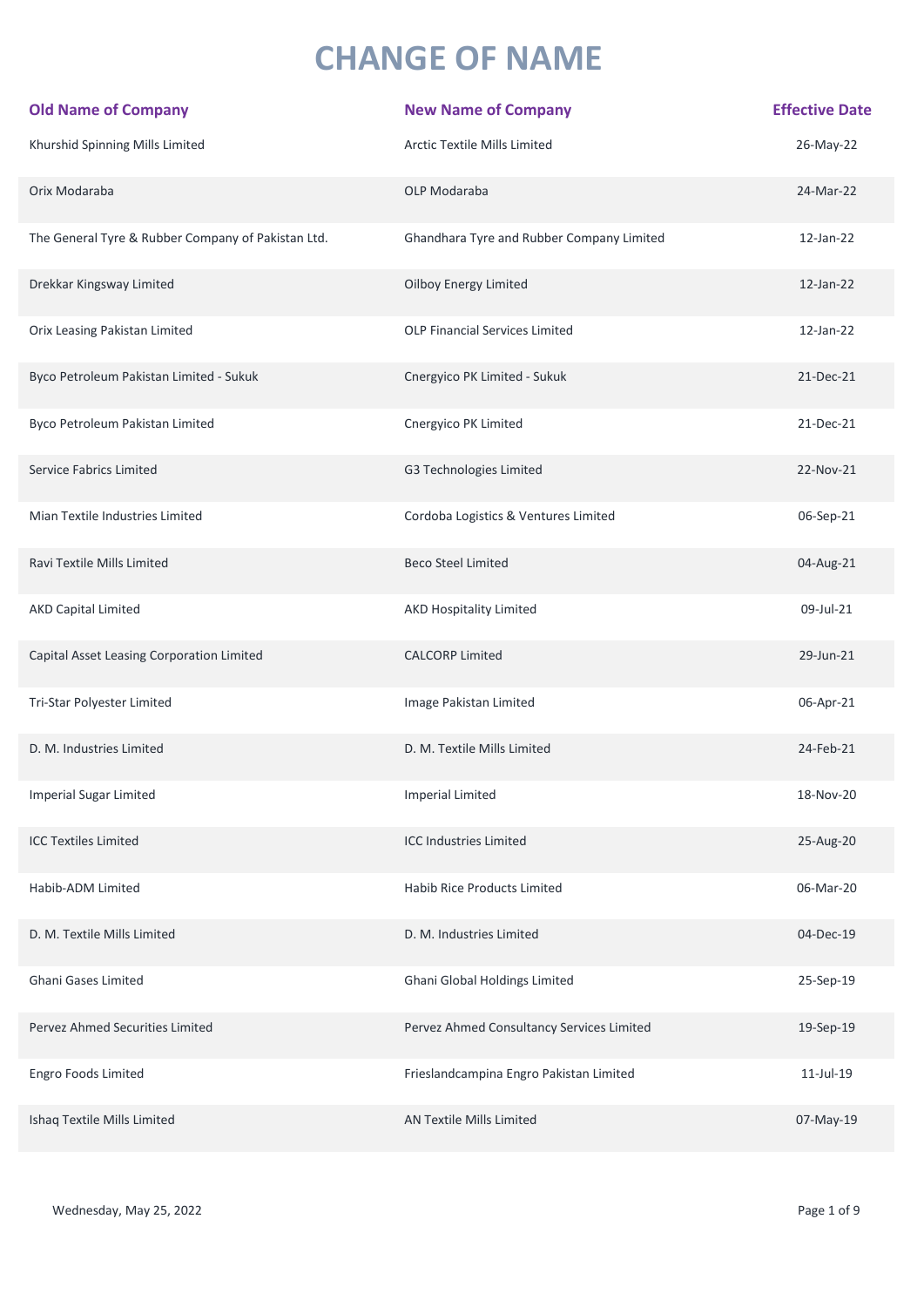| <b>Old Name of Company</b>                  | <b>New Name of Company</b>                       | <b>Effective Date</b> |
|---------------------------------------------|--------------------------------------------------|-----------------------|
| Moonlite (Pak) Limited                      | <b>Bunny's Limited</b>                           | 03-Oct-18             |
| Karim Cotton Mills Limited                  | Agro Allianz Limited                             | 10-Aug-18             |
| East West Life Assurance Company Limited    | Askari Life Assurance Company Limited            | 16-Jul-18             |
| Singer Pakistan Limited                     | Waves Singer Pakistan Limited                    | $11$ -Jul-18          |
| PICIC Investment Fund                       | HBL Investment Fund - A                          | 03-Jul-18             |
| PICIC Growth Fund                           | HBL Growth Fund - A                              | 03-Jul-18             |
| <b>IGI Insurance Limited</b>                | <b>IGI Holdings Limited</b>                      | 19-Apr-18             |
| Linde Pakistan Limited                      | Pakistan Oxygen Limited                          | 19-Mar-18             |
| Olympia Spinning & Weaving Mills Limited    | Olympia Mills Limited                            | $10$ -Jan- $18$       |
| TPL Trakker Limited                         | <b>TPL Corp Limited</b>                          | 04-Jan-18             |
| TPL Direct Insurance Limited                | TPL Insurance Limited                            | 04-Jan-18             |
| Taha Spinning Mills Limited                 | Unity Foods Limited                              | 05-Oct-17             |
| S.G. Fiber Limited                          | S.G. Allied Businesses Limited                   | 29-Sep-17             |
| Hallmark Insurance Company Limited          | Hallmark Company Limited                         | 13-Jul-17             |
| Invest & Finance Securities Limited         | EFG Hermes Pakistan Limited                      | 29-May-17             |
| Dawood Capital Management Limited           | 786 Investment Limited                           | 13-Mar-17             |
| <b>KASB Securities Limited</b>              | <b>BIPL Securities Limited</b>                   | 23-Nov-16             |
| <b>Standard Chartered Modaraba</b>          | Orix Modaraba                                    | 01-Sep-16             |
| Pakistan International Airlines Corporation | Pakistan International Airlines Corporation Ltd. | 01-Aug-16             |
| Noon Pakistan Limited                       | Fauji Foods Limited                              | 22-Jun-16             |
| Grays of Cambridge (Pakistan) Limited       | GOC (Pak) Limited                                | 08-Jun-16             |
| <b>Descon Chemicals Limited</b>             | Nimir Resins Limited                             | 13-May-16             |
| First Islamic Modaraba                      | Popular Islamic Modaraba                         | 01-Feb-16             |
| <b>Ideal Energy Limited</b>                 | Arshad Energy Limited                            | 27-Jan-16             |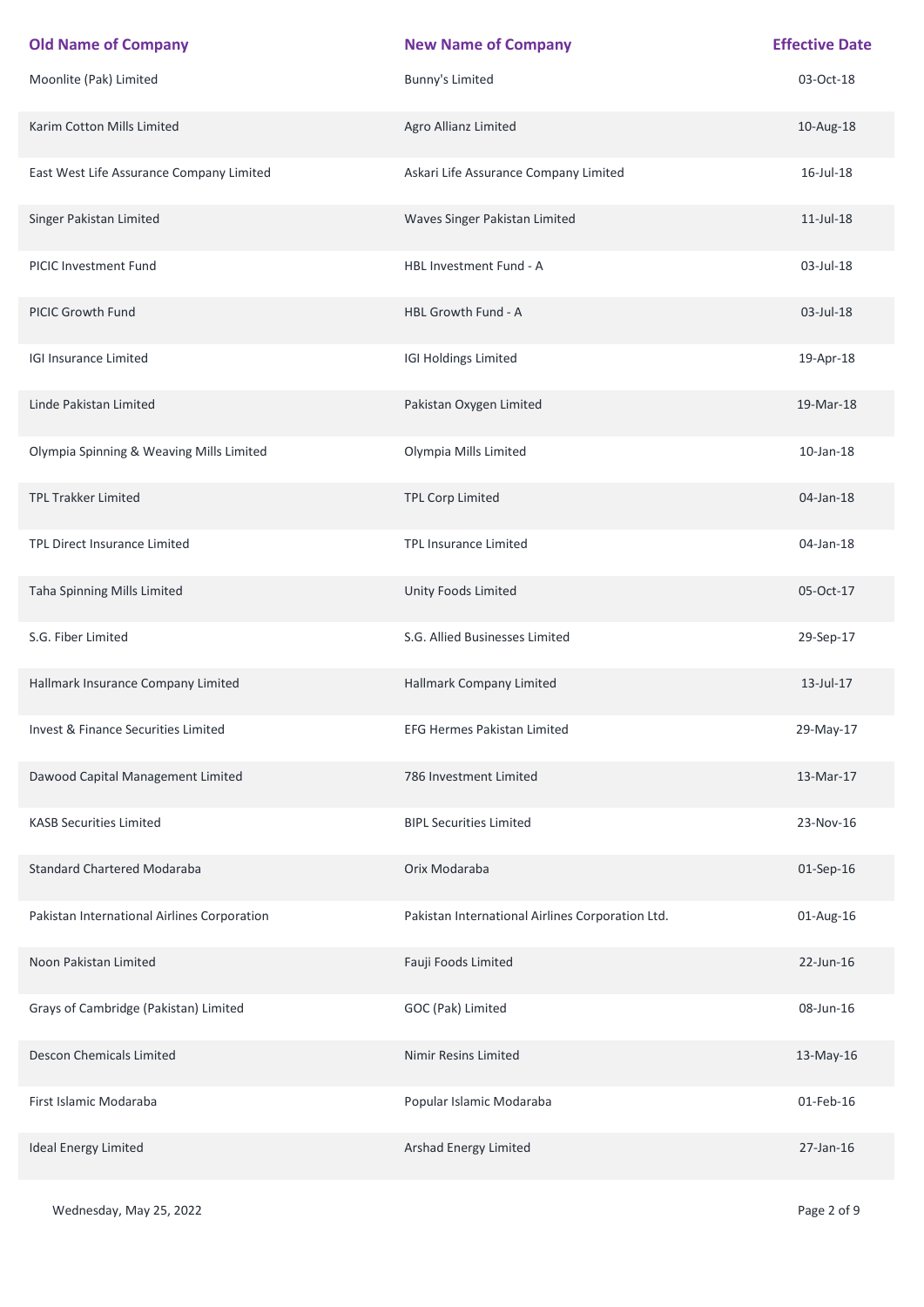| <b>Old Name of Company</b>                  | <b>New Name of Company</b>                     | <b>Effective Date</b> |
|---------------------------------------------|------------------------------------------------|-----------------------|
| Lafarge Pakistan Cement Limited             | Pakcem Limited                                 | 18-Aug-15             |
| Safe Mix Concrete Products Limited          | Safe Mix Concrete Limited                      | 15-Jun-15             |
| Colony Sugar Mills Limited                  | <b>Imperial Sugar Limited</b>                  | 08-Jun-15             |
| <b>Gauhar Engineering Limited</b>           | Drekkar Kingsway Limited                       | 29-Apr-15             |
| Shakarganj Mills Limited                    | Shakarganj Limited                             | 25-Mar-15             |
| Kohinoor Sugar Mills Limited                | Jauharabad Sugar Mills Limited                 | 17-Sep-14             |
| American Life Insurance Company (Pak) Ltd.  | IGI Life Insurance Limited                     | $01$ -Jul-14          |
| The Crescent Star Insurance Company Limited | Crescent Star Insurance Limited                | 02-May-14             |
| Latif Jute Mills Limited                    | <b>Associated Services Limited</b>             | 15-Apr-14             |
| Karachi Electric Supply Company Limited     | K-Electric Limited                             | 03-Feb-14             |
| <b>Clariant Pakistan Limited</b>            | Archroma Pakistan Limited                      | 13-Dec-13             |
| Shakarganj Foods Limited                    | Nirala MSR Foods Limited                       | 10-Dec-13             |
| Hafiz Textile Mills Limited                 | Hafiz Limited                                  | 08-Oct-13             |
| Sigma Corporation Limited                   | <b>KASB Corporation Limited</b>                | 25-Sep-13             |
| Arif Habib Investments Limited              | MCB-Arif Habib Savings and Investments Limited | 12-Jun-13             |
| Aruj Garments Accessories Limited           | Aruj Industries Limited                        | 04-Jun-13             |
| Lotte Pakistan PTA Limited                  | Lotte Chemical Pakistan Limited                | 26-Apr-13             |
| Al-Abbas Cement Industries Limited          | <b>Power Cement Limited</b>                    | 19-Apr-13             |
| Mari Gas Company Limited                    | Mari Petroleum Company Limited                 | 12-Dec-12             |
| Sigma Leasing Corporation Limited           | Sigma Corporation Limited                      | 03-Oct-12             |
| Searle Pakistan Limited                     | The Searle Company Limited                     | 01-Oct-12             |
| Crescent Sugar Mills & Distillery Limited   | <b>Crescent Cotton Mills Limited</b>           | 29-May-12             |
| Network Microfinance Bank Limited           | Apna Microfinance Bank Limited                 | 06-Apr-12             |
| Central Insurance Company Limited           | Cyan Limited                                   | 02-Jan-12             |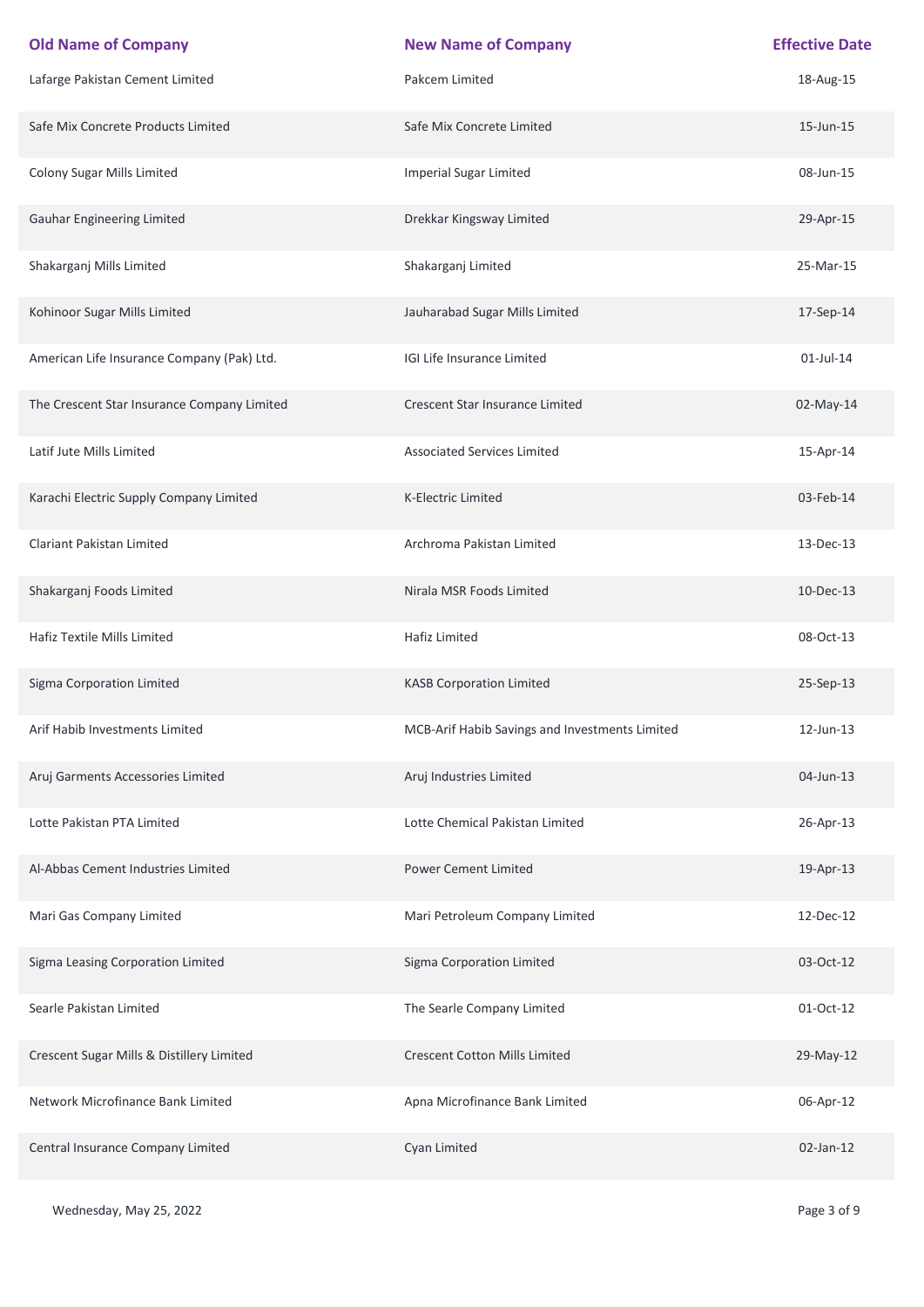| <b>Old Name of Company</b>                 | <b>New Name of Company</b>                | <b>Effective Date</b> |
|--------------------------------------------|-------------------------------------------|-----------------------|
| New Jubilee Insurance Company Limited      | Jubilee General Insurance Company Limited | 03-Nov-11             |
| New Jubilee Life Insurance Company Limited | Jubilee Life Insurance Company Limited    | 03-Nov-11             |
| <b>BOC Pakistan Limited</b>                | Linde Pakistan Limited                    | 04-Oct-11             |
| Dawood Hercules Chemicals Limited          | Dawood Hercules Corporation Limited       | 07-Sep-11             |
| Javedan Cement Limited                     | Javedan Corporation Limited               | 27-Jul-11             |
| Cherat Papersack Limited                   | <b>Cherat Packaging Limited</b>           | 19-Jul-11             |
| Shell Gas LPG (Pakistan) Limited           | Burshane LPG (Pakista) Limited            | 03-Jun-11             |
| Lakson Tobacco Company Limited             | Philip Morris (Pakistan) Limited          | 17-Mar-11             |
| Eye Television Network Limited             | Hum Network Limited                       | 15-Feb-11             |
| Arif Habib Securities Limited              | Arif Habib Corporation Limited            | 23-Nov-10             |
| Nakshbandi Industries Limited              | Feroze 1888 Mills Limited                 | 23-Nov-10             |
| Arif Habib Bank Limited                    | Summit Bank Limited                       | 01-Sep-10             |
| Nimir Resins Limited                       | Descon Chemicals Limited                  | 19-Apr-10             |
| <b>Bosicor Pakistan Limited</b>            | Byco Petroleum Pakistan Limited           | $21$ -Jan- $10$       |
| Engro Chemical Pakistan Limited            | <b>Engro Corporation Limited</b>          | 20-Jan-10             |
| Pakistan PTA Limited                       | Lotte Pakistan PTA Limited                | 31-Dec-09             |
| Zulfiqar Industries Limited                | <b>ZIL Limited</b>                        | 23-Jul-09             |
| UTP Large Cap. Fund                        | JS Large Cap. Fund                        | 16-Jun-09             |
| Al-Asif Sugar Mills Limited                | Abdullah Shah Ghazi Sugar Mills Limited   | 10-Jun-09             |
| Saudi Pak Commercial Bank Limited          | SilkBank Limited                          | 09-Jun-09             |
| Chaudhry Textile Mills Limited             | Ghani Value Glass Limited                 | 11-Mar-09             |
| Pakistan Cement Company Limited            | Lafarge Pakistan Cement Limited           | 26-Feb-09             |
| <b>Crescent Commercial Bank Limited</b>    | <b>SAMBA Bank Limited</b>                 | 28-Oct-08             |
| ABN-AMRO Bank Pakistan Limited             | Royal Bank of Scotland Limited            | 04-Aug-08             |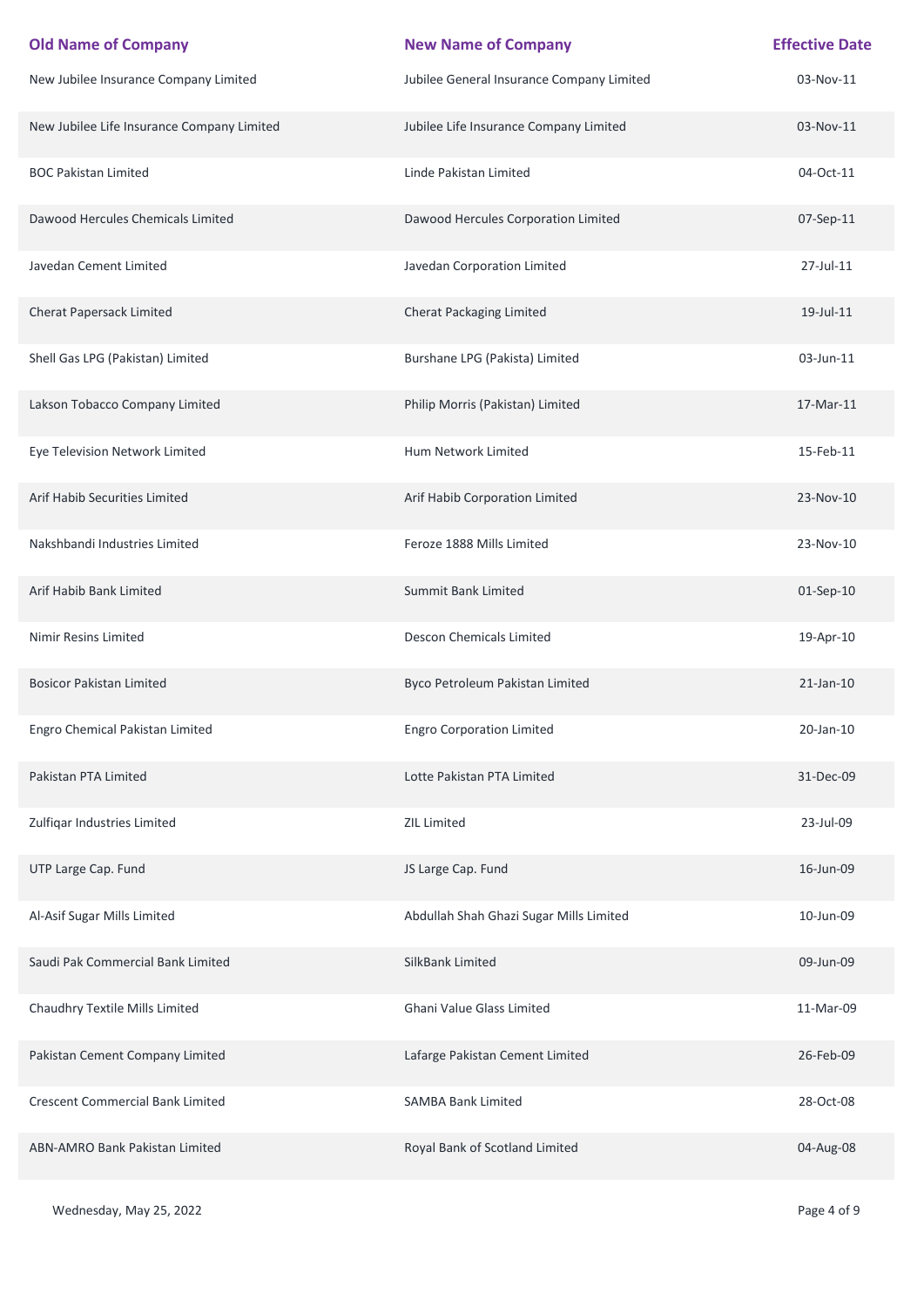| <b>Old Name of Company</b>                       | <b>New Name of Company</b>                | <b>Effective Date</b> |
|--------------------------------------------------|-------------------------------------------|-----------------------|
| Metropolitan Life Assurance Company Limited      | East West Life Assurance Company Limited  | 28-Jul-08             |
| <b>UTP Growth Fund</b>                           | JS Growth Fund                            | 28-Feb-08             |
| <b>Crescent Leasing Corporation Limited</b>      | Al-Zamin Leasing Corporation Limited      | 21-Feb-08             |
| Karachi Electric Supply Corporation Limited      | Karachi Electric Supply Company Limited   | 30-Jan-08             |
| Allwin Engineering Industries Limited            | Atlas Engineering Limited                 | 21-Jan-08             |
| <b>BSJS Balanced Fund Limited</b>                | JS Value Fund Limited                     | 09-Jan-08             |
| First Mehran Modaraba                            | KASB Modaraba                             | 09-Jan-08             |
| Asset Investment Bank Limited                    | Invest Capital Investment Bank Limited    | 12-Nov-07             |
| Prime Commercial Bank Limited                    | ABN AMRO Bank (Pakistan) Limited          | 17-Sep-07             |
| <b>Union Leasing Limited</b>                     | <b>Standard Chartered Leasing Limited</b> | 14-Sep-07             |
| <b>JS ABAMCO Limited</b>                         | JS Investments Limited                    | 11-Sep-07             |
| Rafhan Bestfoods Limited                         | Unilever Pakistan Foods Limited           | 03-Jul-07             |
| Askari Commercial Bank Limited                   | Askari Bank Limited                       | 25-Jun-07             |
| Premier Insurance Company of Pak. Ltd.           | Premier Insurance Limited                 | 25-Jun-07             |
| B. R. R. International Modaraba                  | B. R. R. Guardian Modaraba                | 18-May-07             |
| Trust Leasing & Investment Bank Limited          | Trust Investment Bank Limited             | 17-May-07             |
| Al-Jadeed Textile Mills Limited                  | Shakarganj Foods Limited                  | 29-Mar-07             |
| International General Insurance Co. of Pak. Ltd. | <b>IGI Insurance Limited</b>              | 15-Mar-07             |
| Jahangir Siddiqui Capital Market Ltd.            | JS Global Capital Limited                 | 19-Feb-07             |
| First International Investment Bank Limited      | <b>IGI Investment Bank Limited</b>        | 18-Jan-07             |
| Kohinoor Weaving Mills Limited                   | Kohinoor Mills Limited                    | 09-Jan-07             |
| Raja Insurance Company Limited                   | Hallmark Insurance Company Limited        | 03-Jan-07             |
| Metropolitan Bank Limited                        | Habib Metropolitan Bank Limited           | 03-Nov-06             |
| <b>ABAMCO Composite Fund</b>                     | UTP Large Capital Fund                    | 15-Aug-06             |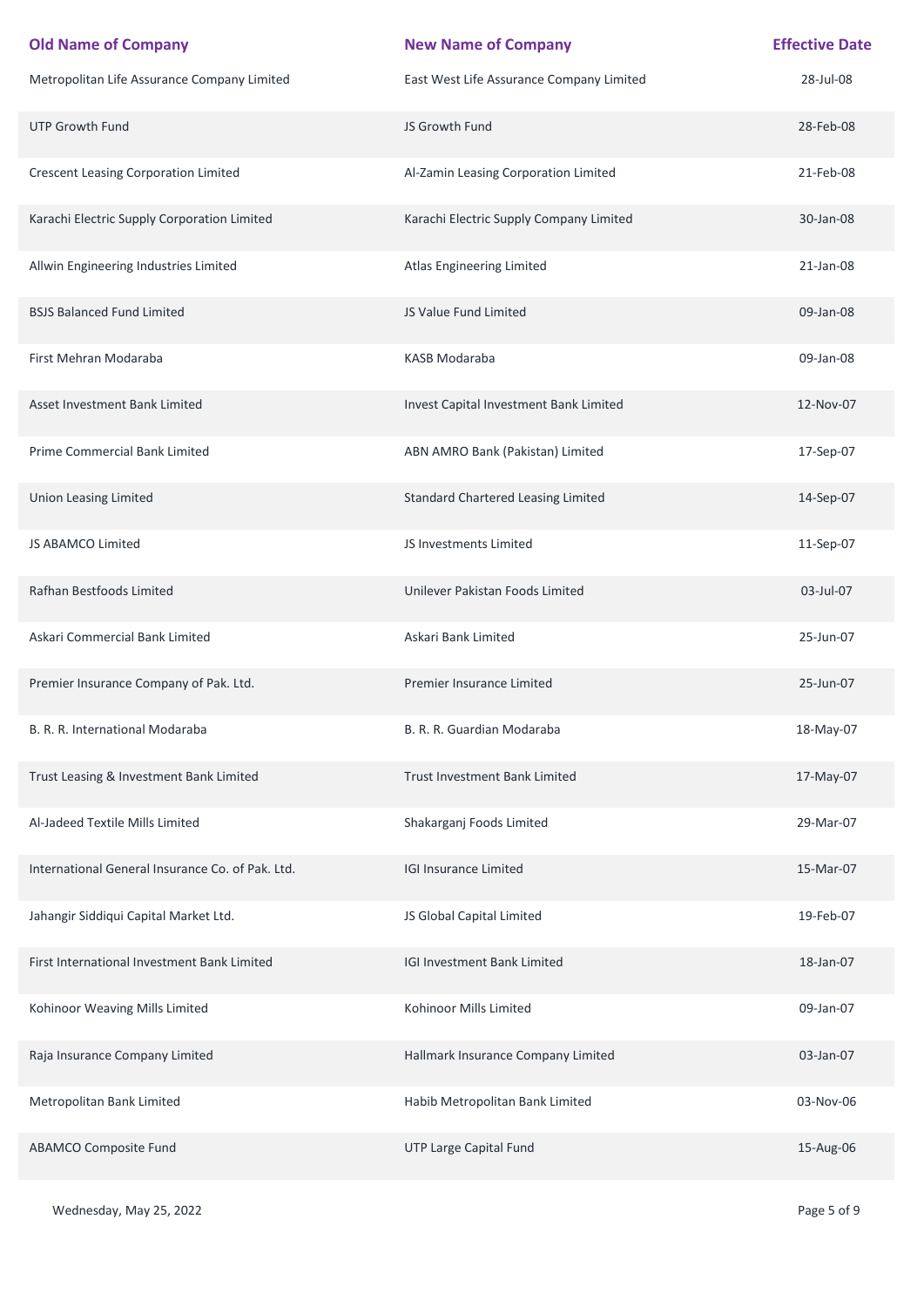| <b>Old Name of Company</b>               | <b>New Name of Company</b>                | <b>Effective Date</b> |
|------------------------------------------|-------------------------------------------|-----------------------|
| <b>UDL Industries Limited</b>            | <b>United Brands Limited</b>              | 19-May-06             |
| Muslim Insurance Company Limited         | Atlas Insurance Limited                   | 09-May-06             |
| <b>Crescent Boards Limited</b>           | <b>Crescent Fibres Limited</b>            | 03-Jan-06             |
| <b>Aventis Limited</b>                   | Sanofi Aventis Pakistan Limited           | 07-Dec-05             |
| Muslim Commercial Bank Limited           | <b>MCB Bank Limited</b>                   | 14-Sep-05             |
| <b>Trust Leasing Corporation Limited</b> | Trust Leasing & Investment Bank Limited   | 26-Aug-05             |
| AKD Securities & Safe Deposite Co. Ltd.  | <b>AKD Capital Limited</b>                | 19-Aug-05             |
| Chakwal Cement Company Limited           | Pakistan Cement Company Limited           | 12-Aug-05             |
| Nestle Milkpak Limited                   | Nestle Pakistan Limited                   | 03-Aug-05             |
| <b>Bolan Bank Limited</b>                | My Bank Limited                           | 19-Jul-05             |
| Essa Cement Industries Limited           | Al-Abbas Cement Industries Limited        | 09-Jun-05             |
| Pak German Prefabs Limited               | Dadabhoy Costruction Technology Limited   | 05-Apr-05             |
| Saadi Cement Limited                     | Dewan Hattar Cement Limited               | 01-Apr-05             |
| <b>Pakland Cement Limited</b>            | Dewan Cement Limited                      | 30-Mar-05             |
| Pakistan Venture Capital Limited         | Dawood Capital Management Limited         | 07-Dec-04             |
| Financial Link Modaraba                  | <b>Crescent Standard Modaraba</b>         | 10-Nov-04             |
| 4th ICP Mutual Fund                      | <b>ABAMCO Growth Fund</b>                 | 05-Nov-04             |
| <b>Ghani Textile Limited</b>             | Ghani Automobile Industries Limited       | 25-Oct-04             |
| <b>Allied Motors Limited</b>             | Dewan Automotive Engineering Limited      | 19-Oct-04             |
| <b>ICP SEMF</b>                          | <b>PICIC Growth Fund</b>                  | 23-Jul-04             |
| First Standard Investment Bank Limited   | Crescent Standard Investment Bank Limited | 07-Jul-04             |
| Dawood Cotton Mills Limited              | Dawood Lawrencepur Limited                | 07-Jul-04             |
| First Grindlays Modaraba                 | <b>Standard Chartered Modaraba</b>        | 17-May-04             |
| MashreqBank Pakistan Limited             | <b>Crescent Commercial Bank Limited</b>   | 26-Apr-04             |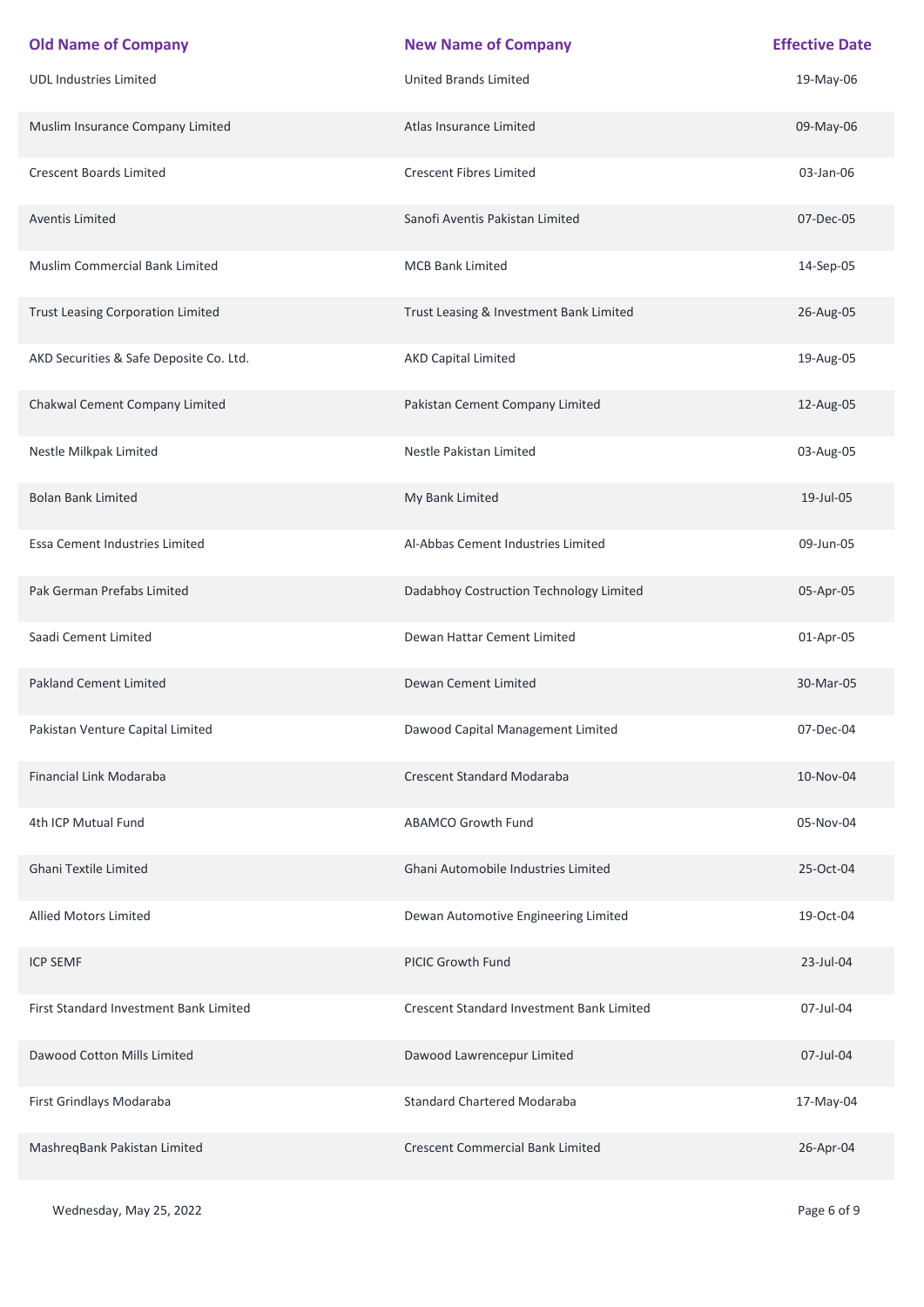| <b>Old Name of Company</b>                    | <b>New Name of Company</b>                 | <b>Effective Date</b> |
|-----------------------------------------------|--------------------------------------------|-----------------------|
| Legler-Nafees Denim Mills Limited             | Azgard Nine Limited                        | 23-Apr-04             |
| Dawood Leasing Company Limited                | First Dawood Investment Bank Limited       | 19-Mar-04             |
| Thal Jute Mills Limited                       | <b>Thal Limited</b>                        | 08-Mar-04             |
| Habib Arkady Limited                          | Habib - ADM Limited                        | 13-Feb-04             |
| Commercial Union Life Assurance Limited       | New Jubilee Life Insurance Company Limited | 08-Jan-04             |
| Plastobag Limited                             | <b>ECOPACK Limited</b>                     | 19-Dec-03             |
| Nayab Spinning & Weaving Mills Limited        | Harum Textile Mills Limited                | 18-Dec-03             |
| FFC-Jordan Fertilizer Company Limited         | Fauji Fertilizer Bin Qasim Limited         | 24-Nov-03             |
| <b>Transpak Corporation Limited</b>           | <b>Shield Corporation Limited</b>          | 18-Aug-03             |
| Prime Insurance Company Limited               | Progressive Insurance Company Limited      | 23-Jun-03             |
| Aisha Cotton Mills Limited                    | Dawood Fibres Limited                      | 23-May-03             |
| Aventis Pharma (Pakistan) Limited             | <b>Aventis Limited</b>                     | 21-Apr-03             |
| <b>KASB Premier Fund Limited</b>              | Pakistan Premier Fund Limited              | 21-Apr-03             |
| First Custodian Modaraba                      | <b>Investec Modaraba</b>                   | 07-Apr-03             |
| Platinum Commercial Bank Limited              | <b>KASB Bank Limited</b>                   | 28-Feb-03             |
| Glaxowellcome Pakistan Limited                | GlaxoSmithKline Pakistan Limited           | 25-Feb-03             |
| Pak Apex Leasing Corporation Limited          | <b>KASB Leasing Limited</b>                | 30-Dec-02             |
| Al - Towfeek Investment Bank Limited          | First Standard Investment Bank Limited     | 16-Sep-02             |
| Lever Brothers Pakistan Limited               | Unilever Pakistan Limited                  | 09-Sep-02             |
| <b>Growth Mutual Funds Limited</b>            | <b>Investec Mutual Funds Limited</b>       | 13-Aug-02             |
| International Investment & Financial Services | <b>Investec Securities Limited</b>         | 16-May-02             |
| Al - Meezan Investment Bank Limited           | <b>Meezan Bank Limited</b>                 | 28-Mar-02             |
| WorldCALL Payphones Limited                   | WorldCALL Communication Limited            | 04-Feb-02             |
| Dyno Pakistan Limited                         | Dynea Pakistan Limited                     | 26-Nov-01             |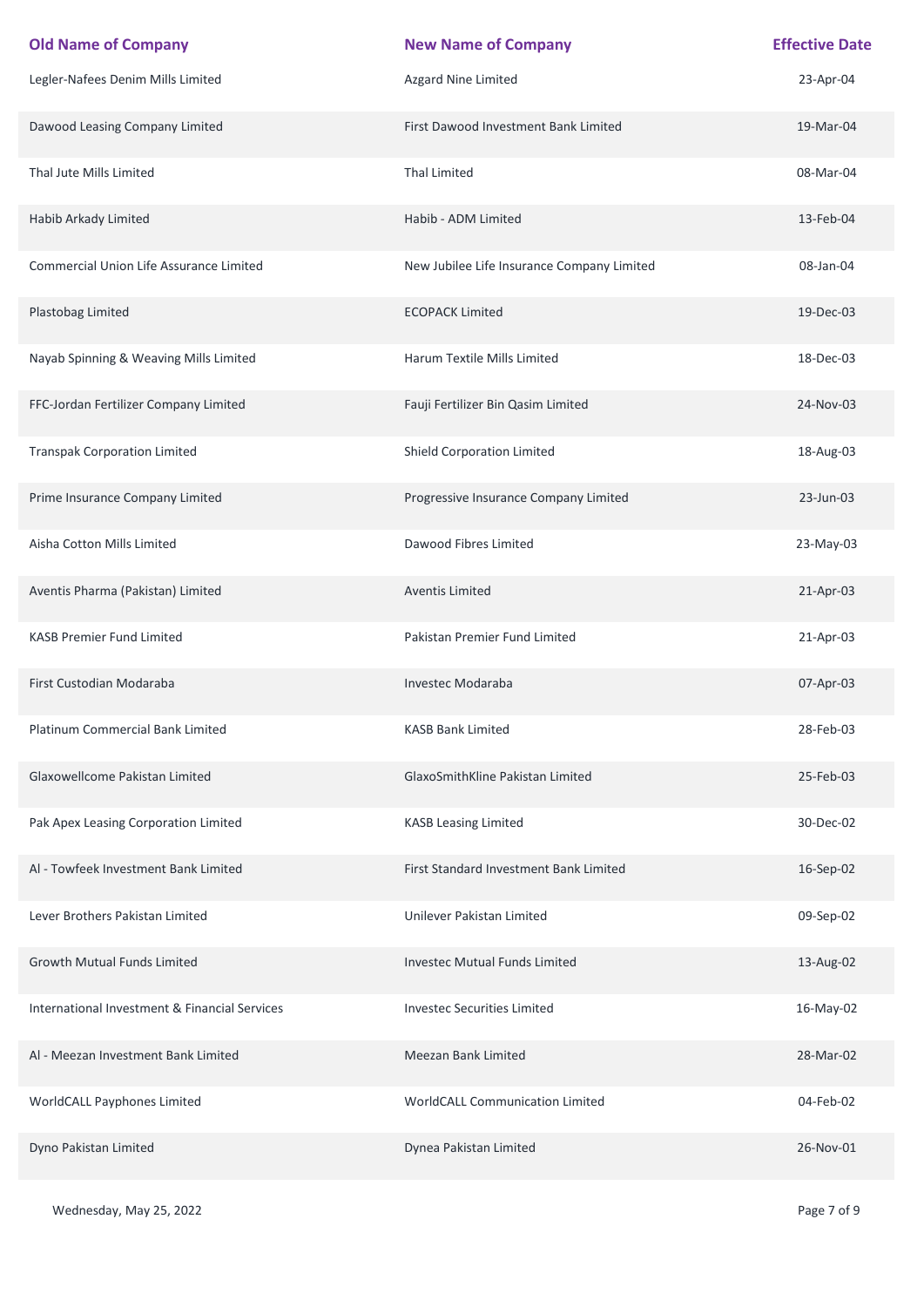| <b>Old Name of Company</b>                | <b>New Name of Company</b>                | <b>Effective Date</b> |
|-------------------------------------------|-------------------------------------------|-----------------------|
| First Providence Modaraba                 | Guardian Modaraba                         | 05-Nov-01             |
| <b>Prudential Commercial Bank Limited</b> | Saudi Pak Commercial Bank Limited         | 22-Oct-01             |
| Pakistan Insurance Corporation Limited    | Pakistan Reinsurance Company Limited      | 06-Aug-01             |
| Cyanamid (Pakistan) Limited               | Wyeth Pakistan Limited                    | 06-Aug-01             |
| <b>Gulf Commercial Bank Limited</b>       | PICIC Commercial Bank Limited             | 12-Jun-01             |
| <b>Hoechst Marion Roussel</b>             | Aventis Pharma (Pakistan) Limited         | 06-Feb-01             |
| Heritage Insurance Company Limited        | Beema Pakistan Company Limited            | 16-Dec-00             |
| Reckitt & Colman Pakistan Limited         | Reckitt Benckiser Pakistan Limited        | 25-Sep-00             |
| Friends Spinning Mills Limited            | Sahrish Textile Mills Limited             | 19-Jun-00             |
| Friends Textile Mills Limited             | <b>Mukhtar Textile Mills Limited</b>      | 07-Feb-00             |
| <b>Burshane Pakistan Limited</b>          | Shell Gas LPG (Pakistan) Limited          | 24-Jan-00             |
| <b>National Motors Limited</b>            | Ghandhara Industries Limited              | 06-Jan-00             |
| Citicorp Investment Bank Limited          | Jahangir Siddiqui Investment Bank Limited | 04-Oct-99             |
| <b>CPC Rafhan Limited</b>                 | <b>Rafhan Maize Products Limited</b>      | 20-Aug-99             |
| Hyesons Sugar Mills Limited               | Hamza Sugar Mills Limited                 | 16-Aug-99             |
| Natover Motor Lease Limited               | Natover Lease & Refinance Limited         | 19-Apr-99             |
| Dadabhoy Padube Limited                   | Ghulam Mohammad Dadabhoy                  | 12-Feb-99             |
| Kakakhel Industries Limited               | kakakhel Pakistan Limited                 | 25-Jan-99             |
| Ravi Alkalis Limited                      | Nimir Industries Chemical Limited         | 26-Oct-98             |
| Ciba-Geigy (Pakistan) Limited             | Novertis (Pakistan) Limited               | 31-Aug-98             |
| B. R. R. Capital Modaraba                 | B. R. R. International Modaraba           | 27-Jul-98             |
| <b>Schon Bank Limited</b>                 | <b>Gulf Commercial Bank Limited</b>       | 13-Jul-98             |
| Ravi Resins Limited                       | Nimir Resins Limited                      | 21-Jan-98             |
| <b>Ghemni Leasing Company Limited</b>     | Ghandhara Leasing Company Limited         | 23-Nov-97             |